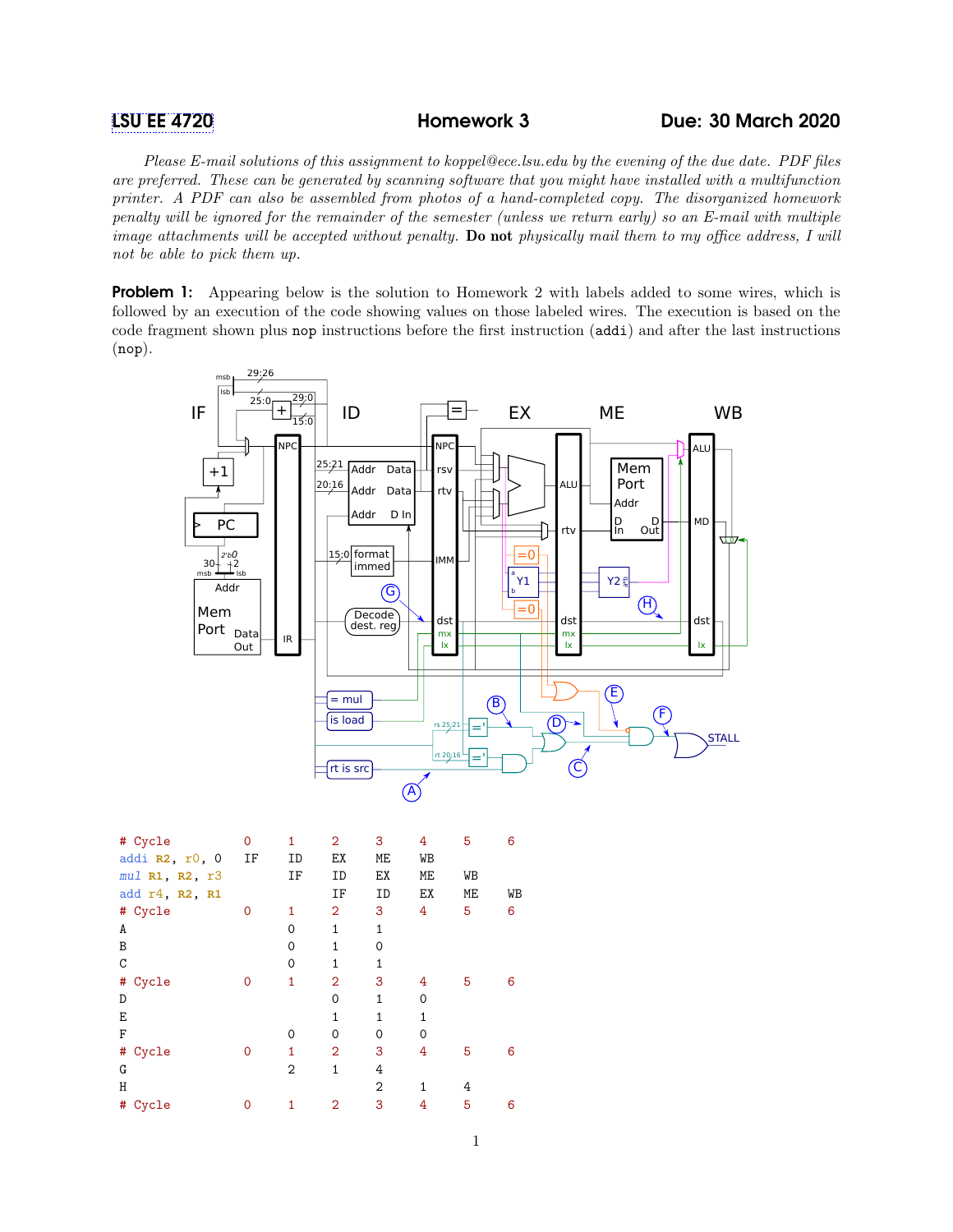(a) Refer to the table on the previous page for this problem. Notice that the value in the B row (above) in cycle 1 is 0. According to the problem statement the instruction before addi is a nop.

Why would that value be 0 regardless of what instruction came before addi?

Suppose the addi r2, r0, 0 were changed to addi r2, r7, 0. Why would the value in the B row still be 0?

(b) Appearing below is a different code fragment. Complete the table so that it shows the values on the labeled wires.

| # Cycle<br>ori $r2, r6, 7$ IF<br>sub r1, r2, r2<br>mul r3, r8, r1<br>mul r5, r3, r4 | $\mathbf 0$  | $\mathbf{1}$<br>ID<br>IF | $\overline{a}$<br>ΕX<br>ID<br>ΙF | 3 <sub>1</sub><br>МE<br>EX<br>ID<br>IF | 4 <sup>1</sup><br>WB<br>МE<br>EX<br>ID | 5<br>WB<br>МE<br>EX | 6<br>WB<br>МE | $\overline{7}$<br>WB |
|-------------------------------------------------------------------------------------|--------------|--------------------------|----------------------------------|----------------------------------------|----------------------------------------|---------------------|---------------|----------------------|
| # Cycle<br>A                                                                        | $\mathsf{O}$ | $\mathbf{1}$             | $\overline{2}$                   | 3                                      | $4^{\circ}$                            | 5                   | 6             | 7                    |
| B                                                                                   |              |                          |                                  |                                        |                                        |                     |               |                      |
| $\mathtt{C}$<br># Cycle<br>D                                                        | $\mathsf{O}$ | $\overline{1}$           | $\overline{\mathbf{2}}$          | $\mathbf{3}$                           | $\overline{4}$                         | $-5$                | 6             | 7                    |
| Е                                                                                   |              |                          |                                  |                                        |                                        |                     |               |                      |
| $\mathbf F$<br># Cycle<br>G                                                         | $\mathsf{O}$ | $\mathbf{1}$             | $\overline{2}$                   | 3                                      | 4                                      | 5                   | 6             | 7                    |
| Η<br># Cycle                                                                        | $\pmb{0}$    | $\mathbf{1}$             | $\overline{\mathbf{c}}$          | 3                                      | 4                                      | 5                   | 6             | 7                    |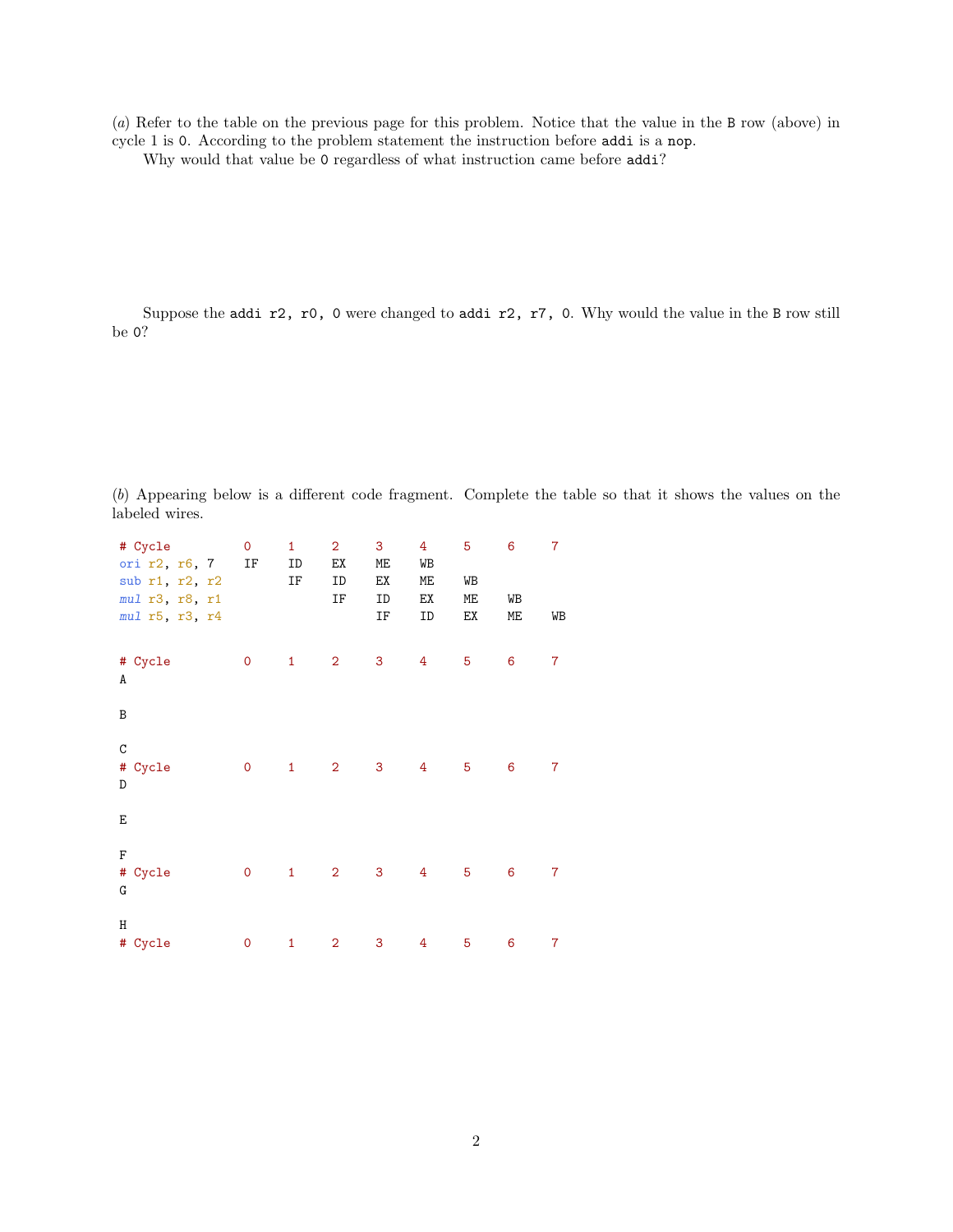(c) Appearing below are completed tables, but without a code fragment. Show a code fragment that could have produced those table values.

The originally assigned problem contained an error which made it difficult to solve. Shown below is the originally table, followed by the intended table. The solution uses the intended table.

| 7                   |  |  |  |  |  |  |  |  |  |  |
|---------------------|--|--|--|--|--|--|--|--|--|--|
|                     |  |  |  |  |  |  |  |  |  |  |
|                     |  |  |  |  |  |  |  |  |  |  |
|                     |  |  |  |  |  |  |  |  |  |  |
|                     |  |  |  |  |  |  |  |  |  |  |
| 7                   |  |  |  |  |  |  |  |  |  |  |
|                     |  |  |  |  |  |  |  |  |  |  |
|                     |  |  |  |  |  |  |  |  |  |  |
|                     |  |  |  |  |  |  |  |  |  |  |
| 7                   |  |  |  |  |  |  |  |  |  |  |
|                     |  |  |  |  |  |  |  |  |  |  |
| 8                   |  |  |  |  |  |  |  |  |  |  |
| $\overline{7}$      |  |  |  |  |  |  |  |  |  |  |
|                     |  |  |  |  |  |  |  |  |  |  |
| # Intended problem. |  |  |  |  |  |  |  |  |  |  |
| 7                   |  |  |  |  |  |  |  |  |  |  |
|                     |  |  |  |  |  |  |  |  |  |  |
|                     |  |  |  |  |  |  |  |  |  |  |
|                     |  |  |  |  |  |  |  |  |  |  |
| $\overline{7}$      |  |  |  |  |  |  |  |  |  |  |
|                     |  |  |  |  |  |  |  |  |  |  |
|                     |  |  |  |  |  |  |  |  |  |  |
|                     |  |  |  |  |  |  |  |  |  |  |
| 7                   |  |  |  |  |  |  |  |  |  |  |
|                     |  |  |  |  |  |  |  |  |  |  |
| 8                   |  |  |  |  |  |  |  |  |  |  |
| 7                   |  |  |  |  |  |  |  |  |  |  |
|                     |  |  |  |  |  |  |  |  |  |  |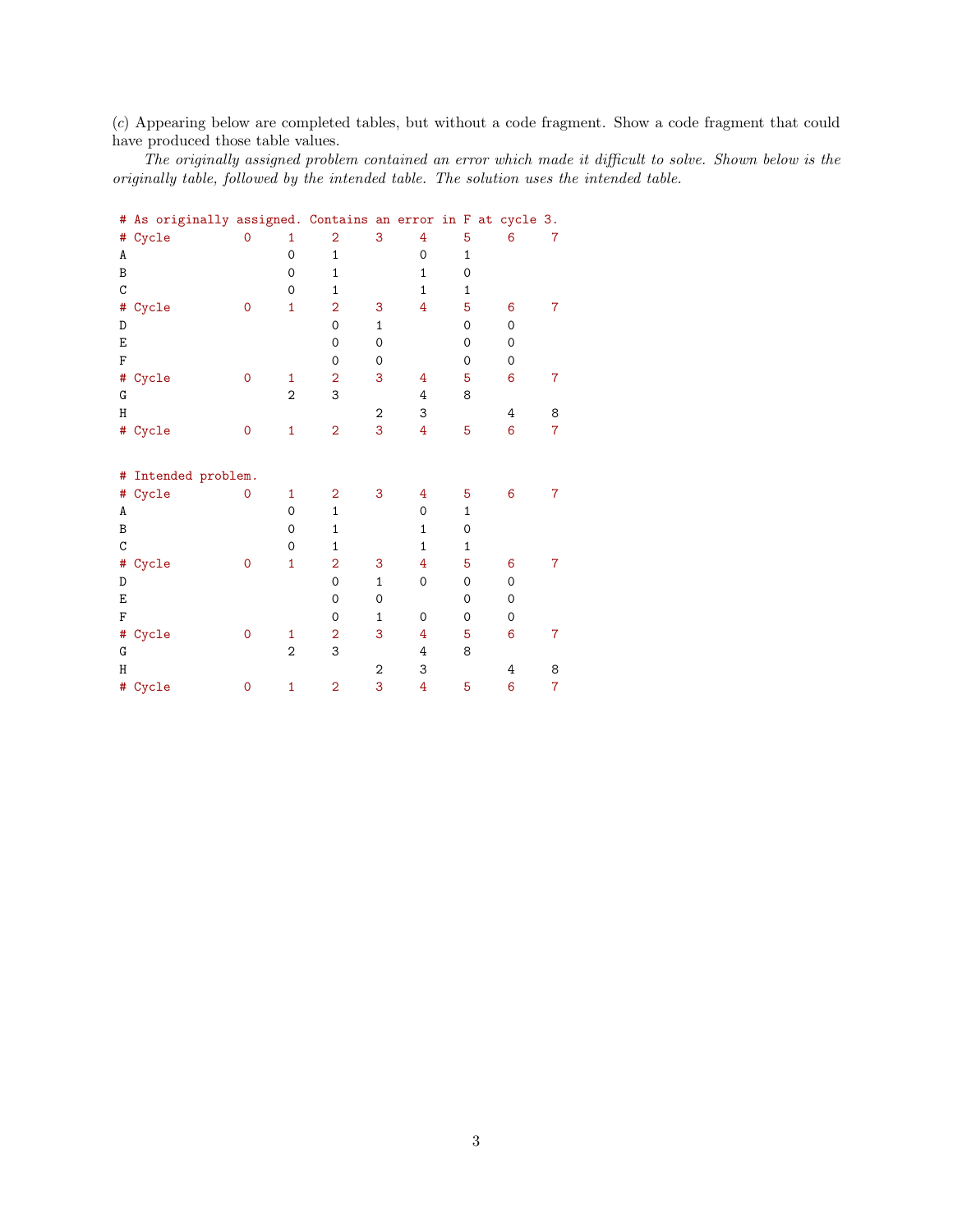**Problem 2:** Appearing below and on the next page is the solution to Homework 2 Problem 1. In this problem add hardware to handle a different and less special multiplication special case. Suppose that the middle output of the Y1 stage of the multiplier held the correct product whenever the high 24 bits of its b input are zero. For example, when b is 1, 5, or 255. Call such values small. In all cases the correct product appears at the output of Y2.

Note: All outputs of Y1 arrive with zero slack, even the center output with the small b special case. That means that nothing can be done with these values until the next clock cycle, at least without reducing the clock frequency.



(a) Add hardware to bypass the product to the ALU and to the rtv mux when b is small. (There is a larger diagram on the next page.) The bypass should allow the first code fragment below to execute without a stall.

(b) Add control logic to suppress the stall when it is possible to bypass.

In the first code fragment below the stall is avoided because the b value (which is the rtv) is small, in the second it is too large.

# Cycle 0 1 2 3 4 5 6 7 addi r1, r0, 23 IF ID EX ME WB mul r2, r3, r1 IF ID EX ME WB sub r4, r2, r5 IF ID EX ME WB # Cycle 0 1 2 3 4 5 6 7 addi r1, r0, 300 IF ID EX ME WB mul r2, r3, r1 IF ID EX ME WB sub  $r4$ ,  $r2$ ,  $r5$  IF ID  $\rightarrow$  EX ME WB

- Make sure that the changes don't break existing instructions.
- As always avoid costly solutions.
- As always pay attention to critical path.